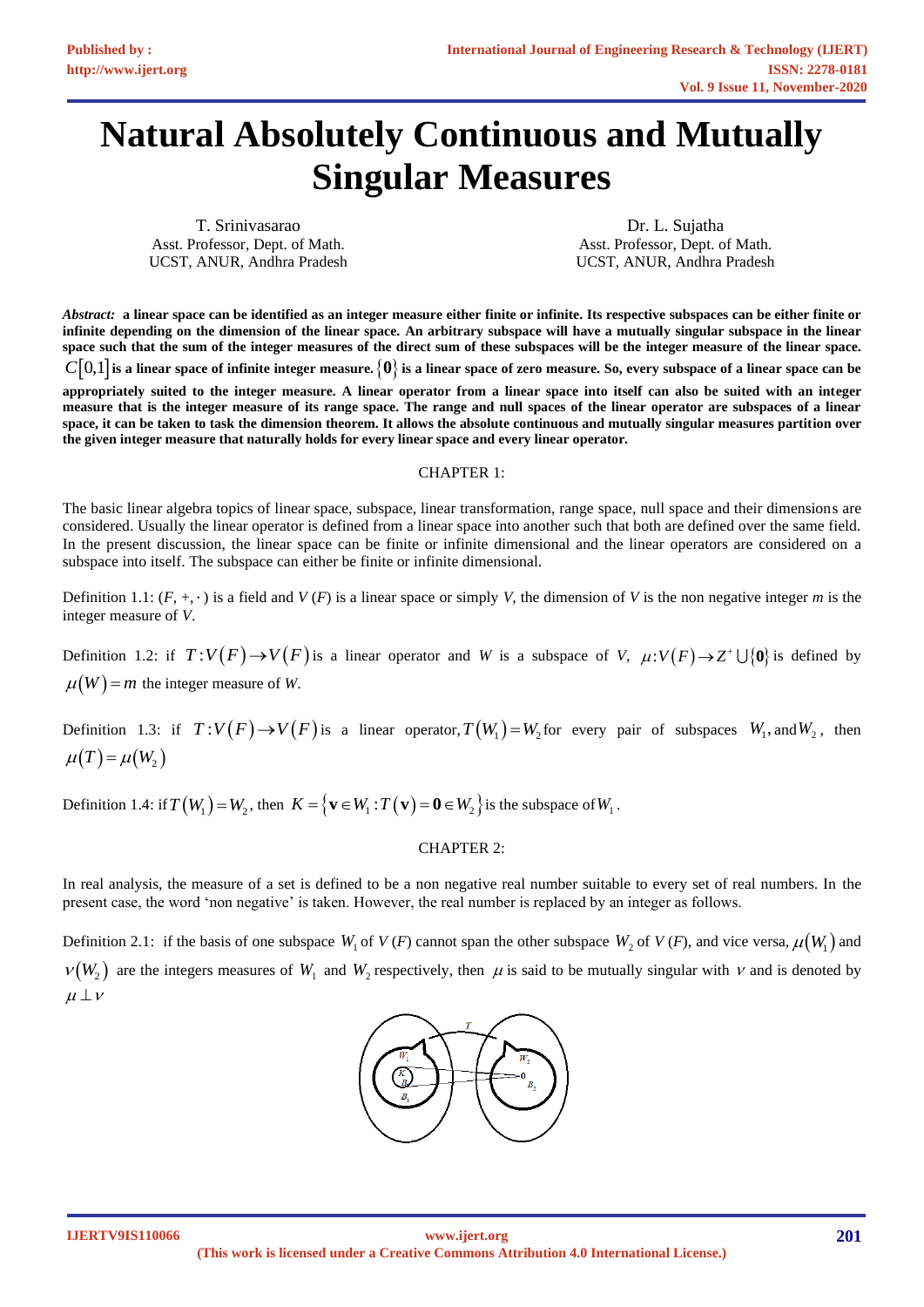Definition 2.2: if  $T(W_1) = W_2$  is a linear operator with the null space  $K$ ,  $T(W_1) = \mu_1(W_1)$  and  $T(W_2) = \mu_2(W_2)$ ,  $B_1$  and  $B$ are the bases of  $W_1$  and  $K$  respectively, such that the vectors of  $W_2$  are spanned by the basis vectors of  $B_1 \sim B$ , then we say  $\mu_2$  is absolutely continuous with respect to  $\mu_1$  and is denoted by  $\mu_2 \ll \mu_1$ 

Definition 2.3: A property is said to hold **almost everywhere** (a.e.), if the set of points where it fails to hold is a set of integer measure 0.

Working 2.1: 
$$
\Box [0,1]
$$
 is a linear space.  $W_1 = \{a_0 + a_1t + a_2t^2 + a_3t^3 | a_i \in \Box, 0 \le i \le 3\}$  is a subspace of  $\Box [0,1]$ .  
\n $T:W_1 \rightarrow \Box [0,1]$  is defined by  $T(f(t)) = 0 + a_1t + a_2t^2 + a_3t^3$  is linear.  
\n $T(W_1) = W_2 = \{0 + a_1t + a_2t^2 + a_3t^3 | a_i \in \Box, 1 \le i \le 3\}$  is a subspace.  
\nClearly,  $\dim W_1 = \mu(\Box [0,1]) = 4$ ,  $\dim T = \nu_1(\Box [0,1]) = 3$  and  $K = \{f(t) \in W_1 | T(f(t)) = 0\}$   
\nSee that if  $f(t)$  is a constant polynomial, then it is in K. So,  $\nu_0(\Box [0,1]) = 1$   
\nNow, the basis of  $W_1$  is  $B_1 = \{(1,0,0,0), (0,0,1,0), (0,0,1,0), (0,0,0,1)\}$ , basis of K is  $B = \{(1,0,0,0)\}$  and the basis of  $W_2$  is  
\n $B_2 = \{(0,1,0,0), (0,0,1,0), (0,0,0,1)\}$   
\nNo vector of  $L(B)$  can be written as a linear combination of  $B_2$  and vice versa.  
\nThis allows  $L(B) = K$  is mutually singular with  $L(B_2) = W_2$  in terms of integer measure.

So, it can be expressed as  $v(L(B)) = v_0(K) \perp \mu(L(B_2))$ 

On the other hand,  $L(B_2)$  can be spanned by  $B_1$ .

This satisfies  $\nu(L(B_2)) = \nu_1(W_2) << \nu(W_1)$ .

# Or  $v_1 \ll v$

This type of working can be done on an arbitrary linear space and a linear operator. Keeping such an idea in view, it can be proceeded as follows. The motive of signed measure is utilized to establish the absolutely continuity and mutual singularity of the measures upon the linear spaces.

Chapter 3:

Theorem: there exists a natural decomposition on a linear space  $V(F)$  of the integer measure  $V$  such that  $V_0 \perp \mu$ , and  $V_1 \ll \mu$ such that  $V_0 + V_1 = V$  for some integer measure  $\mu$  over  $V(F)$  satisfying  $\mu = V$  almost everywhere.

Proof: if *V* (*F*) is a linear space, then there can be infinitely many linear transformations possible on *V* (*F*) satisfying the dimension theorem.

dimension theorem.<br>That is, if  $T: V(F) \to V(F)$  is a linear operator, then  $\dim R(T) + \dim N(T) = \dim V(F)$  ....... (3.1)

Remember that *R* (*T*) and *N* (*T*) are the subspaces of *V* (*F*) and the dimension of a linear space is termed as the integer measure of the linear space nothing but the number of vectors in the basis of *V* (*F*).

The vectors in the basis of the *N* (*T*) are linearly independent of that of *R* (*T*) and vice versa that satisfies the dimension theorem. Therefore,  $\dim N(T) \perp \dim R(T)$  for every  $T: V(F) \rightarrow V(F)$ 

Since  $\dim N(T) = \nu_0(T)$  and  $\dim R(T) = \nu_1(T)$ 

These things satisfy the said statement.

These things satisfy the said statement.<br>See that  $\dim V(F) = \nu(V(F))$  and so, by (3.1), it follows  $\nu(V(F)) = \nu_0(V(F)) + \nu_1(V(F))$ 

In other words  $V = V_0 + V_1$  such that  $V_0 \perp V$  and  $V_1 \ll V$ 

Further,  $v(W) = \mu(W)$  for almost all subspaces *W* of *V* (*F*).

Hence the proof.